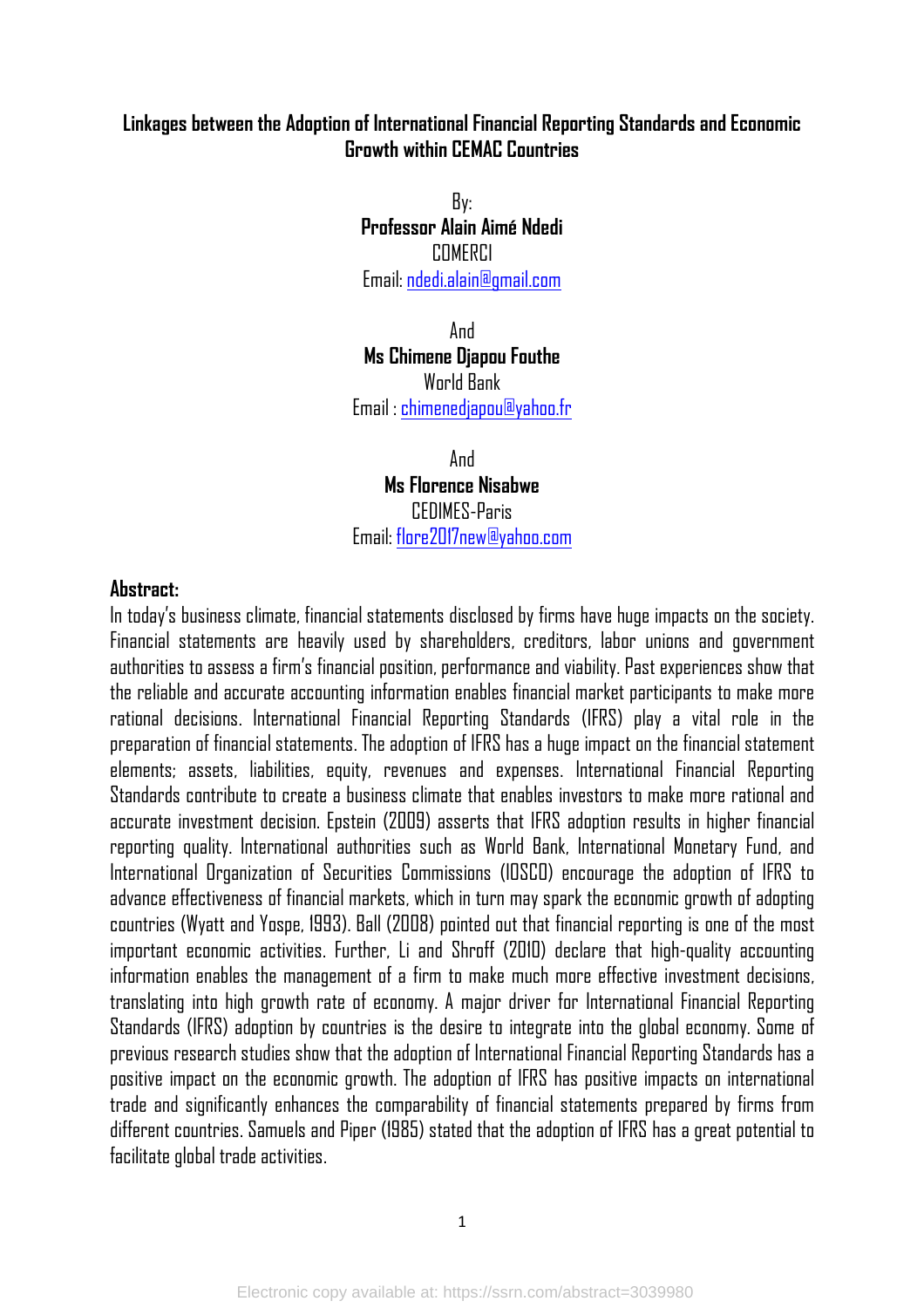The objective of this paper is to contribute the existing literature on the association between IFRS implementation and economic growth within countries. To achieve the above, a thorough literature review will be conducted with the objectives of developing effective mechanisms for IFRS implementation. In this regard, the paper argued that CEMAC government authorities and regional business organizations should make persistent efforts to enforce IFRS.

**Keywords:** International Financial Reporting Standards (IFRS), CEMAC countries, Economic growth.

#### **INTRODUCTION**

Today, International Financial Reporting Standards have been adopted by more than one-hundred countries. International Financial Reporting Standards have massive impacts on the dynamics of the business environment. Although, the IFRS has drawbacks, IFRS adoption is a necessity of rapidly changing business environment. (Zaidi and Huerta 2014) Undoubtedly, the reliability and quality of financial statements prepared by firms have been increased with the advent of International Financial Reporting Standards. International agencies such as the World Bank and the International Organization of Securities Commissions (IOSCO) promote the adoption of International Financial Reporting Standards (IFRS) to create a solid international financial infrastructure, which in turn should stimulate economic development of the adopting countries (Collins, 1989; Wyatt and Yospe, 1993). The objective of this research was to link the effect of IFRS adoption on the economic growth of CEMAC countries as shown in figure 2. However, adopting IFRS may not be enough to promote economic growth; enforcement mechanisms need to be in place to ensure IFRS compliance. In fact, since the beginning of the movement towards globalized accounting standards in the 1990s, research has attempted to gather empirical evidence on the impact of harmonized accounting standards on the economic growth of adopting countries. Studies conducted when the predecessors of the IFRS-the International Accounting Standards (IAS)-were in place, do not provide conclusive evidence. These early studies investigated the impact of IAS adoption on countries from a particular region (Africa (Larson, 1993) and Asia (Woolley, 1998)), or from a particular level of economic development (developing countries (Larson and Kenny, 1995)). Some studies found that the adoption of IAS did not promote the economic growth (Larson and Kenny 1995; Woolley, 1998), whereas one study found that IAS adaption promoted economic growth (Larson, 1993). The next sub section gives an outlook of the economic situation of CEMAC countries. After this section, some examples of cases studies linking IFRS adoption and economic growth will be explained.

## **CEMAC ECONOMIC OUTLOOK**

According to IMF (2016), the CEMAC growth was subdued in 2015. It slowed to 1.6 percent, from 4.9 percent in 2014, because of reduced public investment and lower oil production. Growth is projected to be 1.9 percent in 2016, as oil production and investment remain sluggish. From 2017 onward, growth is expected to reach 3½ percent a year, as oil prices gradually recover, some one percentage point below the average growth level of the past decade of high oil prices. Growth of money and credit to the economy turned negative in 2015 for the first time in a decade, contributing to keeping inflation low. The regional fiscal and current account deficits grew to 6 and 9 percent of GDP in 2015, respectively, as oil export proceeds fell by 32 percent. Continued low oil prices and high public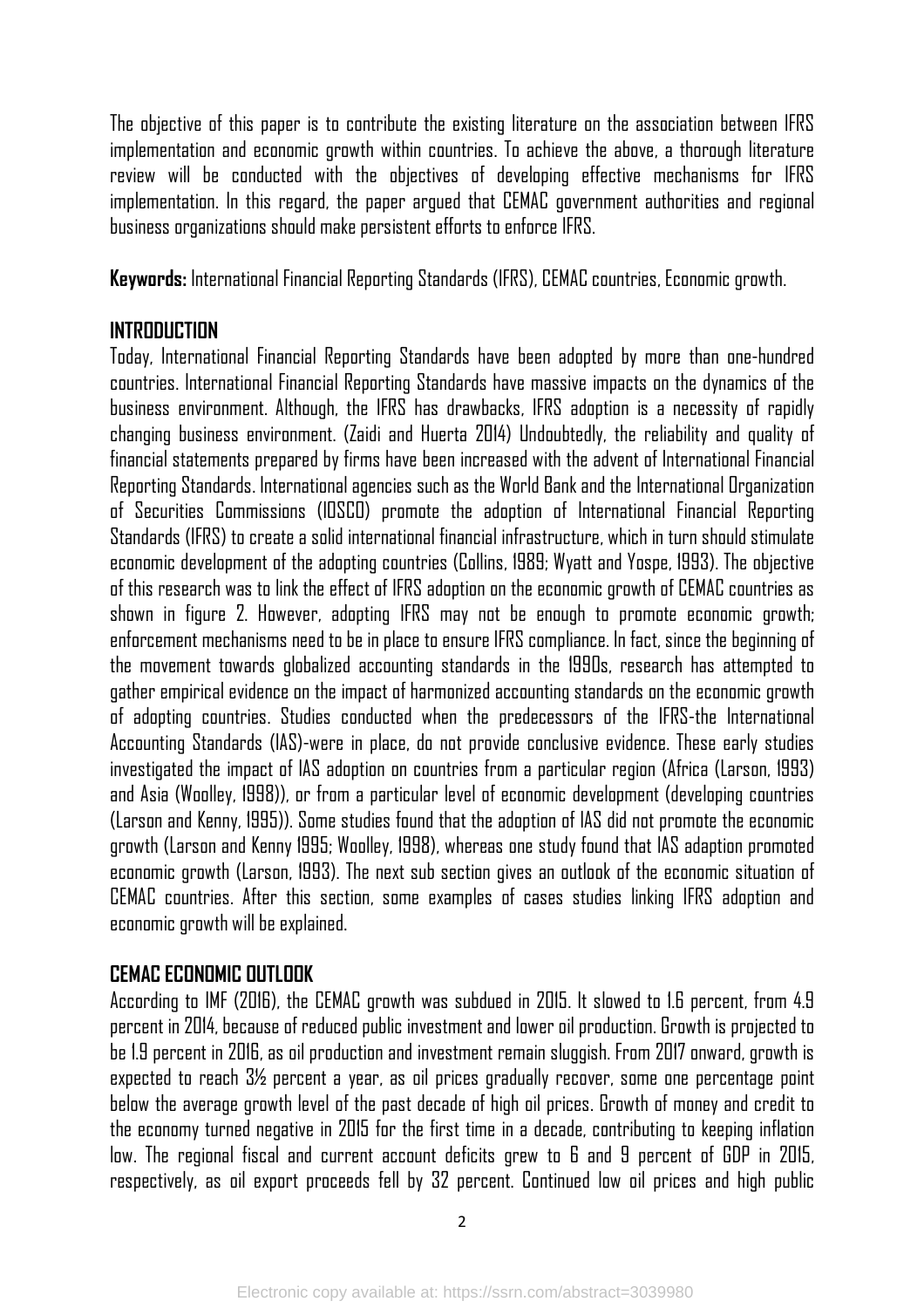expenditure will contribute to maintaining both deficits at about 6 and 8 percent of GDP in 2016, respectively. The gradual recovery in oil prices and the expected moderate fiscal consolidation should narrow the regional fiscal and current account deficits to 3 percent by 2021. Reserves have declined. Banks appear to have weathered the economic downturn thus far. CEMAC medium-term prospects are challenging. A weaker-than-expected oil price recovery or a relapse in security conditions in the Lake Chad region could undermine macroeconomic stability and private investment. Lower growth in China could dampen commodity prices—especially oil, lower demand, and reduce financing. In these challenging times, stronger regional institutions are necessary for promoting regional integration and supporting regional economic growth. (IMF, 2016) Some details concerning the CEMAC economic outlook are developed in figure 1.



3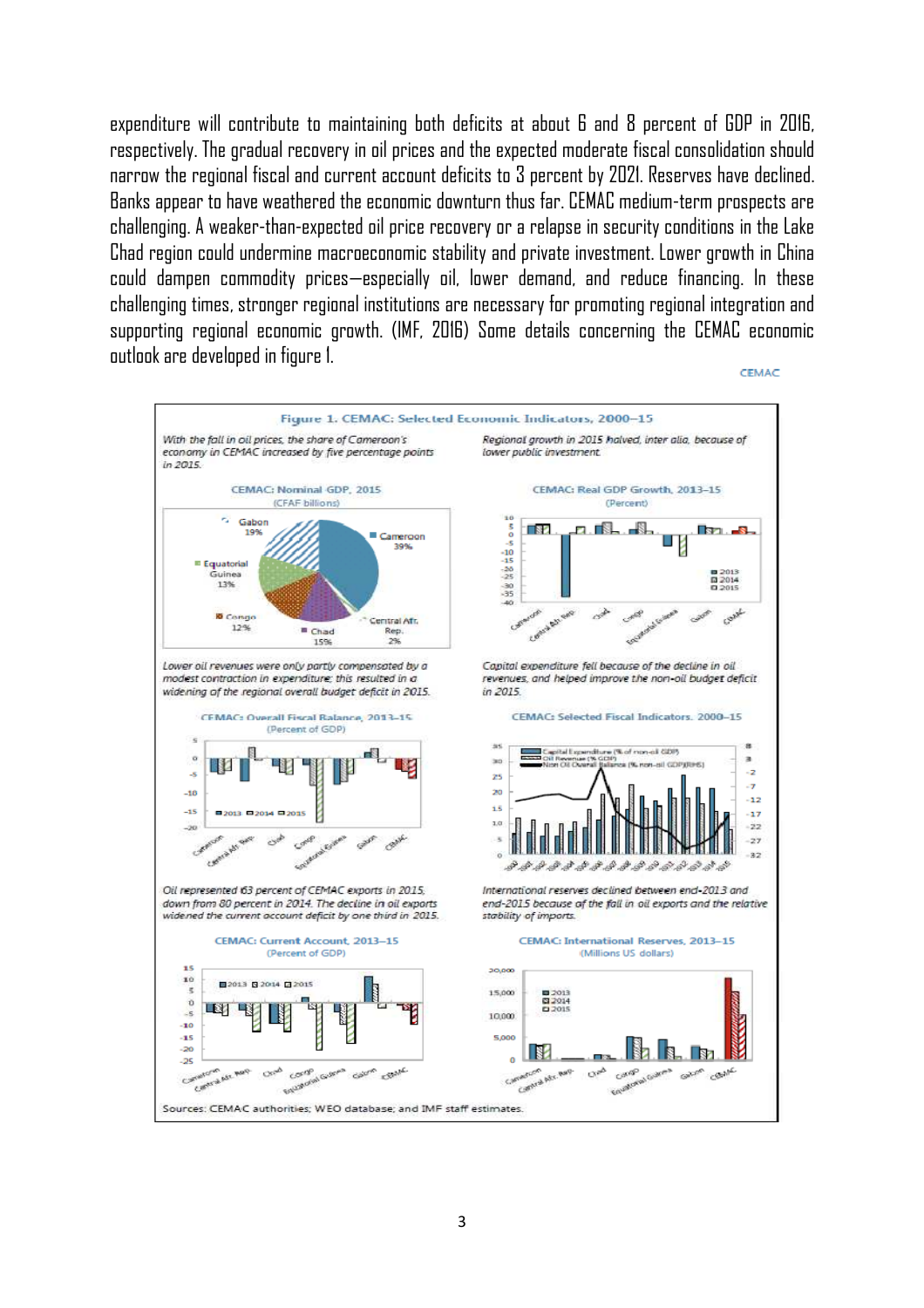#### **IFRS ADOPTION AND ECONOMIC GROWTH**

To substantiate the linkages between IFRS adoption and economic growth within CEMAC countries, it is important to explore some cases studies not only in Africa, but also in the African continent. Some examples are given with an empirical research that was done by Larson (1993) as a cross-sectional study including data from many African countries to determine whether the economic growth of countries that adopted or adapted IAS differed from those of non-adoptee countries. The author found that countries that adapted IAS to meet local environmental factors experience larger economic growth than countries that either adopted IAS wholesale or did not adopt IAS. (Zaidi and Huerta 2014) Similar to Larson's (1993) research, Woolley (1998) conducted a study to examine the differences in economic growth rates between IAS adoptee and non-adoptee countries in Asia (Cited in Zeghal & Mhedhbi, 2006). The author found no significant differences in the economic growth rates of IAS adoptee and non-adoptee countries. Larson and Kenny (1995) conducted a study in many developing countries that have equity markets to determine the effects of IAS adoption on equity market development and economic growth. They found a small negative relationship between IAS adoption and economic growth rates in the developing countries studied. In summary, these studies report conflicting findings. In terms of the impact of IAS adoption on the economic growth, one study reported a positive impact (Larson, 1993), another reported a small negative impact (Larson & Kenny, 1995), and the other study reported no impact (Woolley, 1998).

Larson and Kenny (1995) suggest that mere adoption of IFRS does not lead to greater equity market development and economic growth. Enforcement plays an important role in this regard. Enforcement is the act of enforcing rules and laws; it is the imposition of compliance or adherence to the designated guidelines. From the perspective of IFRS adoption, enforcement implies that the financial statements that companies report adhere to the regulations established in the IFRS. Enforcement plays a crucial role in the implementation of standards. If a country adopts IFRS but does not enforce them, the reliability of the financial statements reported can be doubtful. When enforcement mechanisms are active, the financial statements reported adhere to IFRS, and the overall accounting quality improves.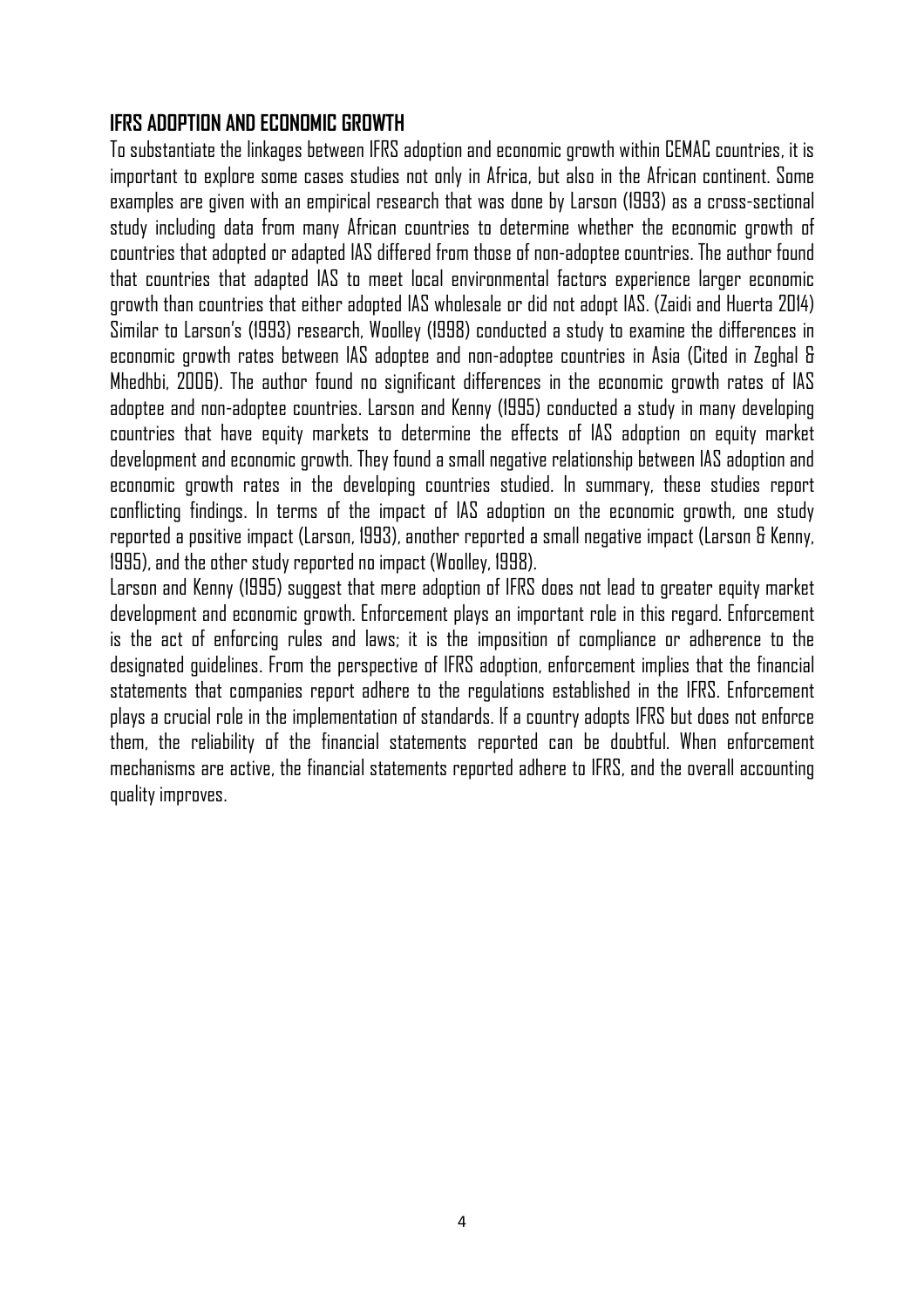

**Figure 2. Linkages between IFRS adoption and economic growth**

Source: Adopted from (Zaidi and Huerta 2014)

The Figure 3 shows that the impact of IFRS adoption on the economic growth of CEMAC countries can be moderated by CEMAC countries level of enforcement. The figure shows other factors (control variables) that can also affect the economic growth of the CEMAC countries. The Level of enforcement measures the perceptions of the extent to which agents have confidence in and abide by the rules of society, and in particular the quality of contract enforcement, property rights, the police, and the courts, as well as the likelihood of crime and violence (Kaufmann et al., 2008: 7). The level of enforcement is included also as a moderator variable to test whether an interaction exists between level of enforcement and IFRS adoption. This study focuses on the impact of IFRS adoption and level of enforcement on the economic growth of adopting countries. However, other factors can also play a role in the economic growth of a country. In the presence of these factors, the expected influence of IFRS would be marginal.

Taking in consideration volumes of research conducted, it is important to come out with some factors that have an impact on the level of enforcement in a region or a country. These factors are:

(1) The level of corruption in the CEMC sub region,

(2) The level of education,

(3) The level of foreign direct investment,

(4) The level of development, and

(5) The level of political stability.

These variables have been selected for various reasons. Some have been selected because they were included in past research due to their importance; such as level of education (Larson, 1993; Larson &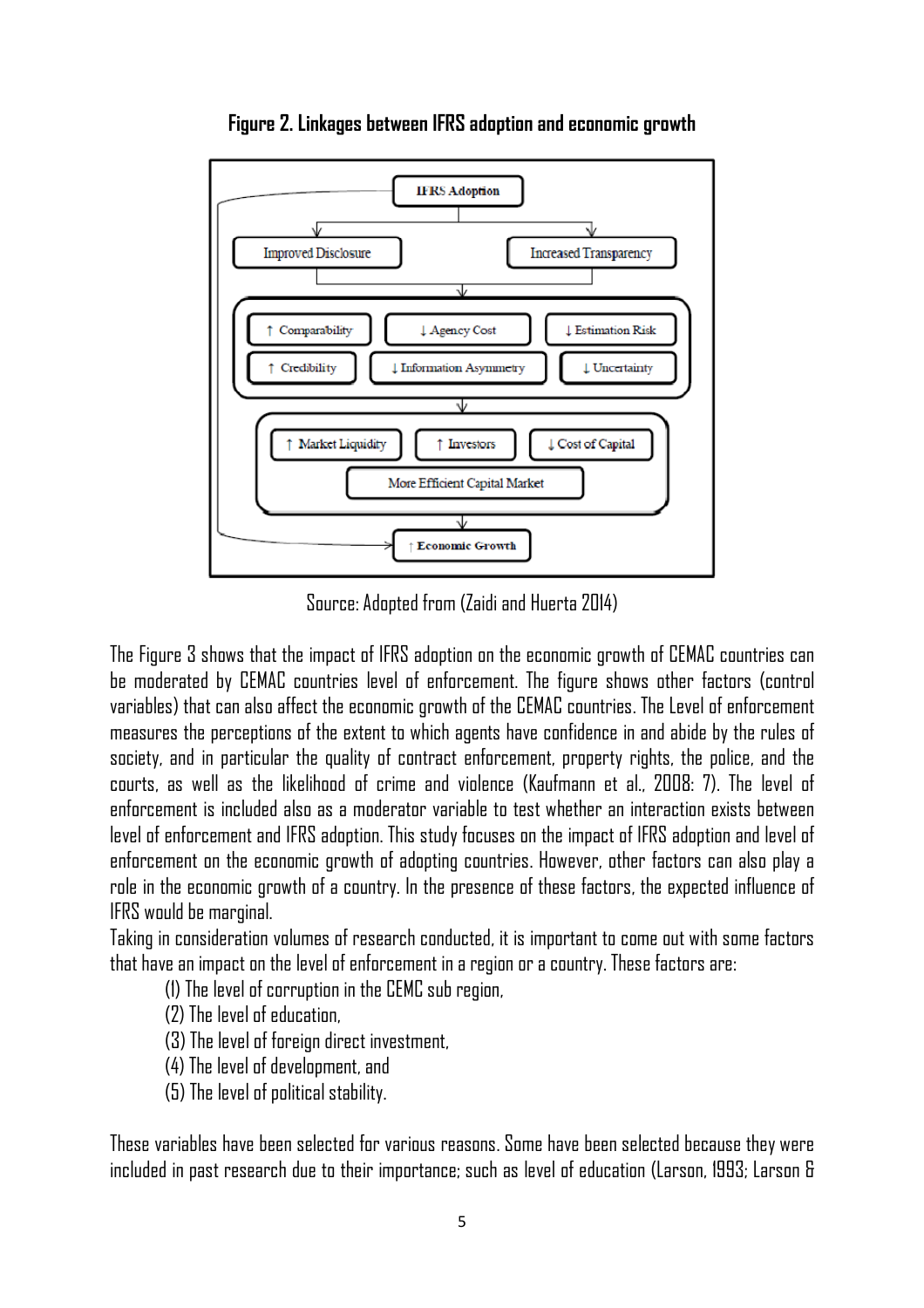Kenny, 1995), level of development (Larson, 1993), and political stability (Larson and Kenny, 1995). Corruption is selected because it can impede the economic growth of a country (Bardhan, 1997). Foreign direct investment is included because it can influence the economic growth (De Mello, 1999).



**Figure 3: The Impact of IFRS Adoption on Economic Growth.** 

Source: Adopted from Zaidi and Huerta (2014)

## **CONCLUSION**

The objective of this paper has been to contribute the existing literature on the association between IFRS implementation and economic growth within countries with the focus on CEMAC countries. To achieve the above, a thorough literature review was conducted with the objectives of developing effective mechanisms for IFRS implementation within the sub region. In this regard, the paper argued that CEMAC government authorities and regional business organizations should make persistent efforts to enforce IFRS to reach the objectives of economic growth.

# **REFERENCES**

Bardhan, P. (1997). Corruption and Development: A Review of Issues. *Journal of Economic Literature,*  $35/3$ , 1320-1346. Barth, M. E., Landsman, W. R., & Lang, M. H. (2008). International Accounting Standards and Accounting Quality. *Journal of Accounting Research , 46* (3), 467-498.

Ball, R. (2006). International Financial Reporting Standards (IFRS): Pros and Cons for Investors. Accounting and Business Research , 36, 5-27.

 IMF. 2016. CENTRAL AFRICAN ECONOMIC AND MONETARY COMMUNITY (CEMAC). IMF Country Report No. 16/277

De Mello, L. R. (1999). Foreign Direct Investment-Led Growth: Evidence from Time Series and Panel Data. Oxford Economic Papers, 51, 133-151.

Larson, R. K. (1993). International Accounting Standards and Economic Growth: An Empirical Investigation of their relationship in Africa. *Research in Third World Accounting , 2*, 27-43. Larson, R.